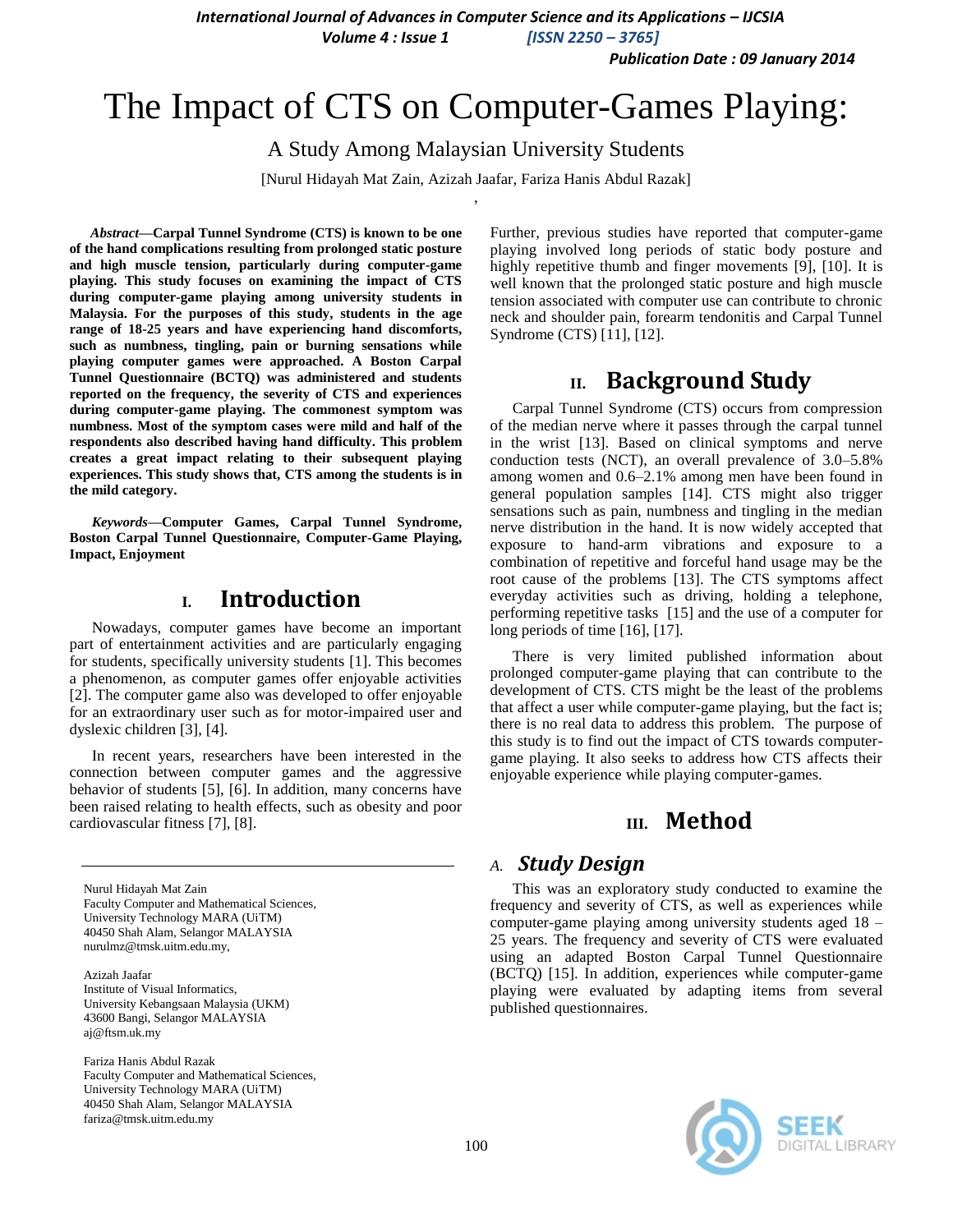### *B. Participants*

The participants were students from Faculty Computer and Mathematical Sciences (FSKM), UiTM. Only students who were experiencing hand discomforts (numbness, tingling, pain or burning sensations) while playing computer games were approached. After obtaining consent, students having symptoms other than median nerve distribution, abnormal lumps at the hand or wrist, diabetes mellitus, hypertension, trauma at the hand or wrist and a previous diagnosis of CTS and recurrent CTS were excluded. This was done to ensure that the respondents in this study were experiencing solely CTS symptoms.

### *C. Instruments*

The instrument for the study of symptom severity and functional severity of CTS was adapted from the Boston Carpal Tunnel Questionnaire (BCTQ) [15]. BCTQ is a selfadministered questionnaire, a well-recognized and validated outcome instrument, specifically for use in the CTS. It has been compared with different outcome measures [18] and has been validated in other languages [15]. It comprises two sections, namely: one assessing symptom severity (BCTQ-SS), and the other analyzing functional severity (BCTQ-FS). In addition to BCTQ, the instrument was designed by adapting items from several published questionnaires that had previously investigated the gaming experience.

#### *D. Data Analysis*

The data were analyzed using SPSS 19. In order to estimate the frequency (%), standard descriptive statistical methods were used for variables. Relationships among categorical variables, including the BCTQ-SS and BCTQ-FS, were determined using the Chi-Square (X2) test. The BCTQ-SS and BCTQ-FS score was also summed up in set totals, as proposed by Store et.al [19]. The score totals used for symptom severity were categorized into the following areas: asymptomatic (11), mild (12-22), moderate (23-33), severe (34-44) and very severe (45-55). At the same time, function scores were grouped into categories of, namely: asymptomatic (8), mild (9-16), moderate (17-24), severe (25-32) and very severe (33-40) [20].

## **IV. Result**

In total, 120 respondents agreed to participate in this study. All of the respondents were computer game users. The demographic data of the respondents are presented in Table I. The table showed that the frequency (%) of female respondents was almost twice as high as that of the male respondents. It was equally distributed in the age group of 20 – 25 years, with only a small percentage being 18-19 and >25 years old. This profile was fairly typical of undergraduates in the Malaysian population [21]. The demographic profile also showed about 41.7% respondents were at a moderate experience level in computer games.

#### *Publication Date : 09 January 2014*

Table I. Demographic profile of respondents  $(n = 120)$ 

| <b>Demography</b>      | <b>Range</b> | Male        | <b>Female</b> | <b>Total</b> |
|------------------------|--------------|-------------|---------------|--------------|
| Number of              |              | 41 (34.2%)  | 79 (65.8%)    | 120 (100.0%) |
| game users: $n$ $(\%)$ |              |             |               |              |
| Age distribution:      | 18-19        | $1(0.8\%)$  | $0(0.0\%)$    | $1(0.8\%)$   |
| n(%)                   | $20 - 22$    | 24 (20.8%)  | $61(50.8\%)$  | 85 (70.8%)   |
|                        | $23 - 25$    | 15 (12.5%)  | 14 (11.7%)    | 29 (24.2%)   |
|                        | >25          | $1(0.8\%)$  | $4(3.3\%)$    | $5(4.2\%)$   |
| Experience level       | Novice       | $0(0.0\%)$  | $1(0.8\%)$    | $1(0.8\%)$   |
| in computer            | Moderate     | 14 (11.7%)  | 36 (30.0%)    | 50 (41.7%)   |
| games: $n$ $(\%)$      | Experienced  | $11(9.2\%)$ | 33 (27.5%)    | 44 (36.7%)   |
|                        | Very         | 16 (13.3%)  | 9(7.5%)       | 25 (20.8%)   |
|                        | Experienced  |             |               |              |
| Dominant hand          | Right        | 37 (30.8%)  | 73 (60.8%)    | 110 (91.7%)  |
|                        | Left         | $4(3.3\%)$  | $6(5.0\%)$    | 10 (8.3%)    |

# *A. BCTQ-Symptom Severity (BCTQ-SS)*

The most common presenting symptom from the BCTQ-SS, as reported in Fig. 1 was numbness ( $n = 79, 65.8\%$ ), where 48 (40.0%) had mild numbness, 23 (20.8%) moderate numbness, 7 (5.8%) severe numbness and 1 (0.8%) had very severe numbness. Other commonly-occurring symptoms were, namely: a tingling sensation ( $n = 78$ , 65%), weakness ( $n = 67$ , 55.8%), numbness and tingling during the daytime ( $n = 57$ , 47.5%), waking up due to pain  $(n = 44, 36.7)$ , pain during the daytime  $(n = 40, 33.3\%)$ , while the least common symptom was difficulty in grasping and using a small object (n  $= 38, 31.7\%$ ).



Fig. 1 Frequency of symptom severity

Table II is shown numbness symptoms experienced by respondents and its cross tabulation between gender. Obviously, both males and females experienced mild numbness with males being  $(n = 16, 33.3\%)$  and females being  $(n = 32, 66.7\%)$ . Both males and females also had almost equally asymptomatic respondents. It is surprising that no male respondent has experienced a severe numbness category, even though most of them reported playing computer games a few times a week.

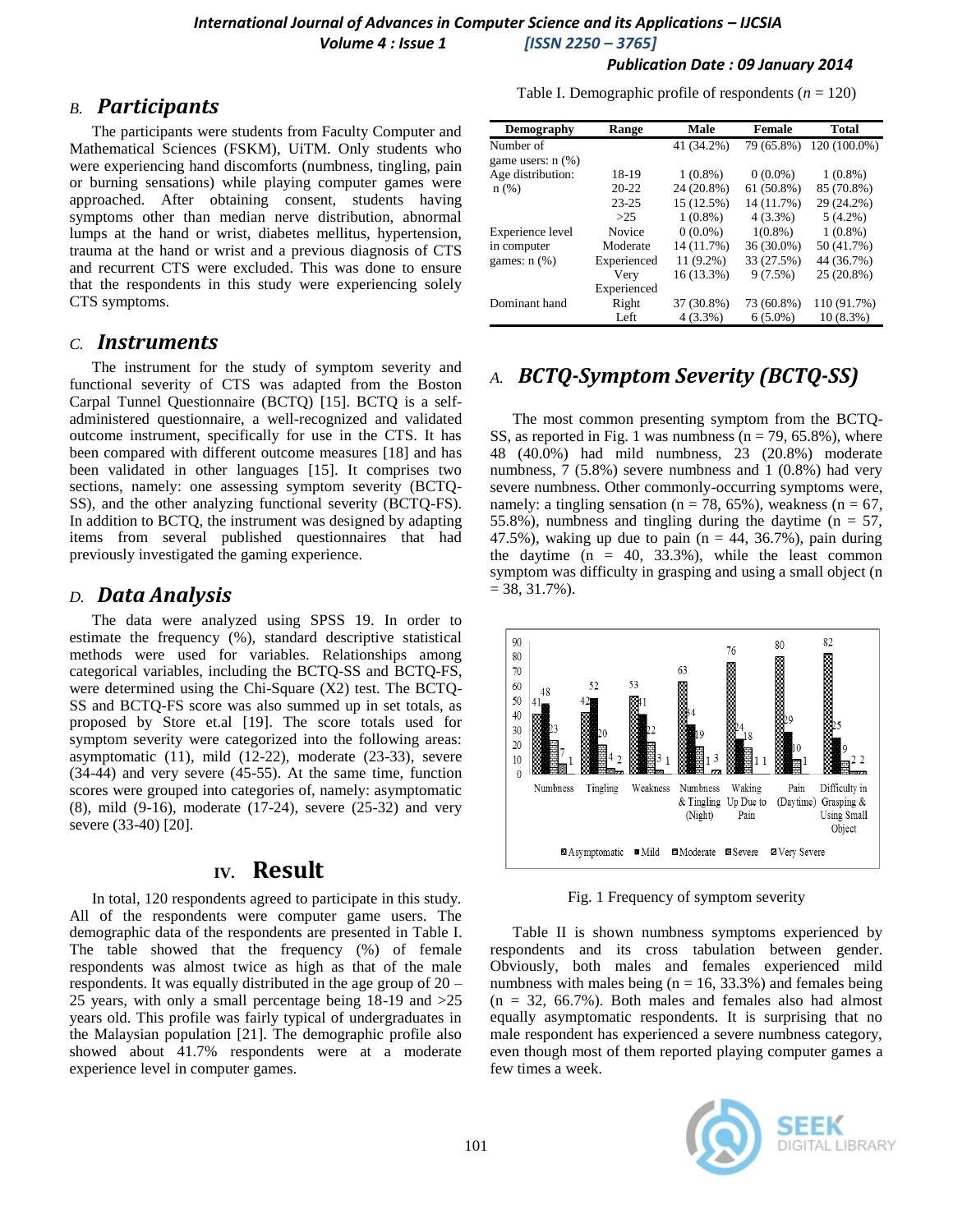#### *Publication Date : 09 January 2014*

|                 |                   | Gender         |        |        |
|-----------------|-------------------|----------------|--------|--------|
|                 |                   | Male           | Female | Total  |
| Asymptomatic    | Count             | 21             | 20     | 41     |
|                 | % within Numbness | 51.2%          | 48.8%  | 100.0% |
|                 | % within Gender   | 51.2%          | 25.3%  | 34.2%  |
| Mild Numbness   | Count             | 16             | 32     | 48     |
|                 | % within Numbness | 33.3%          | 66.7%  | 100.0% |
|                 | % within Gender   | 39.0%          | 40.5%  | 40.0%  |
| Moderate        | Count             | $\mathfrak{D}$ | 21     | 23     |
| <b>Numbness</b> | % within Numbness | 8.7%           | 91.3%  | 100.0% |
|                 | % within Gender   | 4.9%           | 26.6%  | 19.2%  |
| Severe Numbness | Count             | 2              | 5      | 7      |
|                 | % within Numbness | 28.6%          | 71.4%  | 100.0% |
|                 | % within Gender   | 4.9%           | 6.3%   | 5.8%   |
| Very Severe     | Count             | 0              |        | 1      |
| <b>Numbness</b> | % within Numbness | .0%            | 100.0% | 100.0% |
|                 | % within Gender   | .0%            | 1.3%   | .8%    |
|                 | % within Numbness | 34.2%          | 65.8%  | 100.0% |
|                 | % within Gender   | 100.0%         | 100.0% | 100.0% |

Table II. Numbness symptoms and cross tabulation between genders

# *B. BCTQ-Functional Severity (BCTQ-FS)*

The function from the BCTQ-FS according to task is shown in Fig. 2. The tasks that are commonly affected included: carrying grocery bags ( $n = 44, 36.7\%$ ), followed by writing  $(n = 37, 30.5\%)$ , doing household chores  $(n = 33, ...)$ 27.5%), opening a jar (*n =* 32, 26.7%), holding a book (*n =* 30, 25.0%), gripping a telephone (*n =* 22, 18.3%), bathing and dressing ( $n = 18, 15.0\%$ ) and buttoning clothes ( $n = 9, 7.5\%$ ).



Fig. 2 Frequency of functional severity

# *C. User Experience on computer-game playing*

All of the respondents  $(n = 120)$  were experienced in computer-game playing. The frequency and experience levels are summarized in Table III. This shows the highest numbers of respondents range from the moderately experienced level category, followed by the experienced level category. The frequency of computer-game playing among respondents indicated relatively higher percentages on a weekly or daily basis, as compared with a monthly basis.

Table III. Four experience levels in computer games and how often they play  $(n = 120)$ 

|                 | Once a<br>month             | Few<br>times a | Few<br>times a | Every<br>day: | Every<br>day: | Every<br>day: |
|-----------------|-----------------------------|----------------|----------------|---------------|---------------|---------------|
|                 | (n, %)                      | month          | week           | $<$ 1 hour    | $1 - 3$       | >3            |
|                 |                             | (n, %)         | (n, %)         | (n, %)        | hours         | hours         |
|                 |                             |                |                |               | (n, %)        | (n, %)        |
| Novice          |                             | 0              | $\Omega$       | $\Omega$      | $\Omega$      | $\Omega$      |
|                 | (100.0)                     | $(0.0\%)$      | $(0.0\%)$      | $(0.0\%$ )    | $(0.0\%)$     | $(0.0\%)$     |
|                 | $%$ )                       |                |                |               |               |               |
| Moder           | 19                          | 8              | 14             | 3             | 5             |               |
| ate             | $(38.0\%)$                  | $(16.0\%)$     | $(28.0\%)$     | $(6.0\%)$     | $(10.0\%)$    | $(2.0\%)$     |
| Experi-         | $\mathcal{D}_{\mathcal{L}}$ | 10             | 13             | 8             |               | 4             |
| enced           | $(4.50\%)$                  | (22.7%)        | $(29.5\%)$     | $(18.2\%)$    | (15.90)       | $(9.10\%)$    |
|                 |                             |                |                |               | $%$ )         |               |
| Very            | 4                           | 3              | 11             | 2             | 3             | 2             |
| Exper-<br>enced | $(16.0\%)$                  | $(12.0\%)$     | $(44.0\%)$     | $(8.0\%)$     | $(12.0\%)$    | $(8.0\%)$     |

Fig. 3 shows respondents' experiences while computergame playing. The noticeable finding from this study is that respondents found that symptoms in the hand and wrist appear during prolonged of computer-game playing  $(n = 82, 68.3\%)$ . Only  $(n = 9, 7.5\%)$  of them strongly disagreed with this. More than half of the respondents ( $n = 90, 75\%$ ) agreed that user interface for special needs should be designed. Respondents also agreed that users should be involved in designing the interface of computer games ( $n = 88, 73.3\%$ ). Approximately half of the respondents ( $n = 50, 41.7\%$ ) strongly agreed that enjoyment is one of the important factors to be taken into account when designing computer games. This result shows that respondents highly agreed with the idea of designing an enjoyable user interface for special needs users, especially for those having hand and wrist problems, with users being involved in the design phase.



Fig. 3 Frequencies (%) of the respondents' experience while computer-game playing

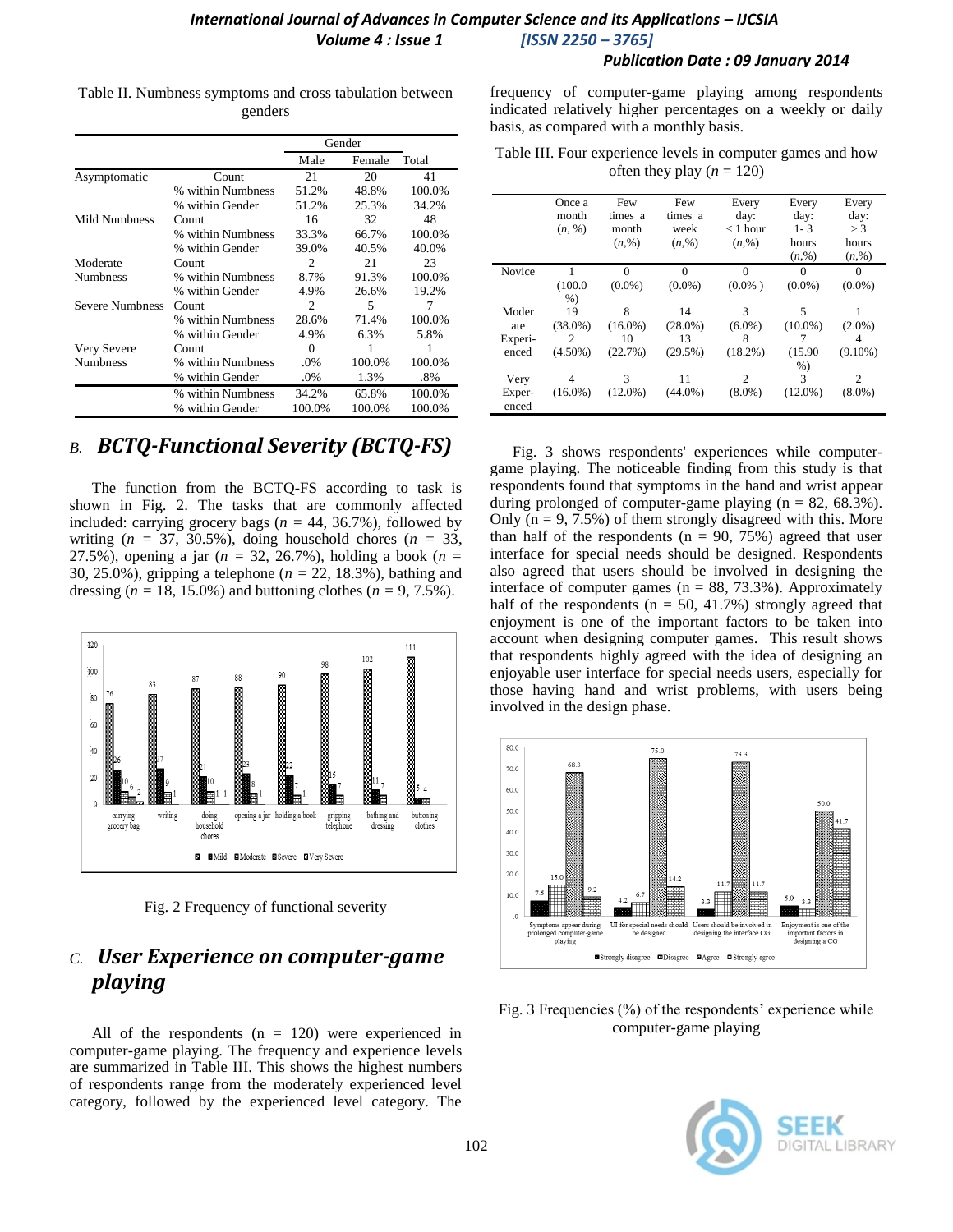#### *Publication Date : 09 January 2014*

# **V. Discussion**

The results in Fig. 1 is shown that the symptoms of CTS among Malaysian university students were concentrated more on numbness and tingling. Although more than 70% of CTS cases were found to be mild, half of the students with CTS had some degree of functional difficulties. The most affected tasks were carrying grocery bags and writing.

This study also showed that computer games are popular among students in Malaysia. The result is consistent with the findings of [22]. Their target users are all university students, and the study found that practically all of the students are active in computer-game playing. In fact, about 35% of them reported playing games keenly every day. This scenario supports rapid advances in computer game technology research, such as eye gaze interaction [23], [24] and computer game evaluation [25], [26]. As a result, it leads to more computer games being constantly developed. This was reflected in the observation of the increasing usage of computer games as a learning tool among students in Malaysia [27].

In recent years, researchers have shown their interest in the impact of computer game applications. Unfortunately, it focused mainly on ordinary users and not extraordinary users [4]. This current study specifically focused on university students who were experiencing hand discomforts when playing the computer games. These students can be grouped as motor-impaired users [28]. The results on the severity of CTS relate to prolonged computer-game playing. Our future works will focus on strengthening the interaction design for motorimpaired users, especially for users having hand and wrist problems. We will then conduct an evaluation after computergame playing to assess the effect of interaction design for these types of users (motor-impaired with hand and wrist problems).

# **VI. Discussion**

The present study examined the impact of Carpal Tunnel Syndrome (CTS) during computer-game playing among university students in Malaysia (18–25 years old), who had experienced hand discomforts whilst gaming. Students in this age group may be very attracted to computer games. Results from this study showed that about 31.7% of the undergraduates were playing computer games on a weekly basis. The current study also examined the severity of CTS among university students in Malaysia, where most of the case symptom are in the mild category. The results emphasize the need to develop a rigorous enjoyable interaction design for motor-impaired users, especially for users having hand and wrist problems. At the same time it would be able to reduce symptoms of CTS during computer-game playing.

#### *Acknowledgment*

The authors would like to thank Puan Hajah Rohani Hj. Haron, Physiotherapist and Senior Lecturer under the Physiotherapy Department, Centre for Study of Health & Therapeutic Services, Faculty of Health Sciences (FSK), UiTM, who helped in the making of this research. Finally, we would like to express our gratitude to all the students involved in this study.

#### *References*

- [1] Y.-L. Lin and Y.-Z. Tu, "The values of college students in business simulation game: A means-end chain approach," *Computers & Education*, vol. 58, no. 4, pp. 1160–1170, May 2012.
- [2] T. M. Connolly, E. a. Boyle, E. MacArthur, T. Hainey, and J. Boyle, "A systematic literature review of empirical evidence on computer games and serious games," *Computers & Education*, vol. 59, no. 2, pp. 661–686, Mar. 2012.
- [3] R. Ismail and A. Jaafar, "Interactive screen-based design for dyslexic children," in *User Science and Engineering (i-USEr), 2011 International Conference on*, 2011, pp. 168–171.
- [4] M. Z. Nurul Hidayah, J. Azizah, and A. R. Fariza Hanis, "SGameFlow framework: How to experience enjoyment in Serious Game (SG) for Motor Impaired Users (MIU)," in *Computer & Information Science (ICCIS), 2012 International Conference on*, 2012, vol. 2, pp. 1020–1024.
- [5] A. Gabbiadini, L. Andrighetto, and C. Volpato, "Brief report: Does exposure to violent video games increase moral disengagement among adolescents?," *Journal of adolescence*, vol. 35, no. 5, pp. 1403–6, Oct. 2012.
- [6] P. J. C. Adachi and T. Willoughby, "The effect of violent video games on aggression: Is it more than just the violence?," *Aggression and Violent Behavior*, vol. 16, no. 1, pp. 55–62, Jan. 2011.
- [7] R. J. Iannotti, M. D. Kogan, I. Janssen, and W. F. Boyce, "Patterns of adolescent physical activity, screen-based media use, and positive and negative health indicators in the U.S. and Canada.," *The Journal of adolescent health : official publication of the Society for Adolescent Medicine*, vol. 44, no. 5, pp. 493–9, May 2009.
- [8] S. a. Costigan, L. Barnett, R. C. Plotnikoff, and D. R. Lubans, "The Health Indicators Associated With Screen-Based Sedentary Behavior Among Adolescent Girls: A Systematic Review," *Journal of Adolescent Health*, Sep. 2012.
- [9] A. Briggs, L. Straker, and A. Greig, "Upper quadrant postural changes of school children in response to interaction with different information technologies," *Ergonomics*, vol. 47, no. 7, pp. 790–819, Jun. 2004.
- [10] A. M. Greig, L. M. Straker, and A. M. Briggs, "Cervical erector spinae and upper trapezius muscle activity in children using different information technologies," *Physiotherapy*, vol. 91, no. 2, pp. 119–126, Jun. 2005.
- [11] A. Blangsted, K. Hansen, and C. Jensen, "Muscle activity during computer-based office work in relation to self-reported job demands and gender," *European Journal of Applied Physiology*, vol. 89, no. 3–4, pp. 352–358 LA – English, 2003.